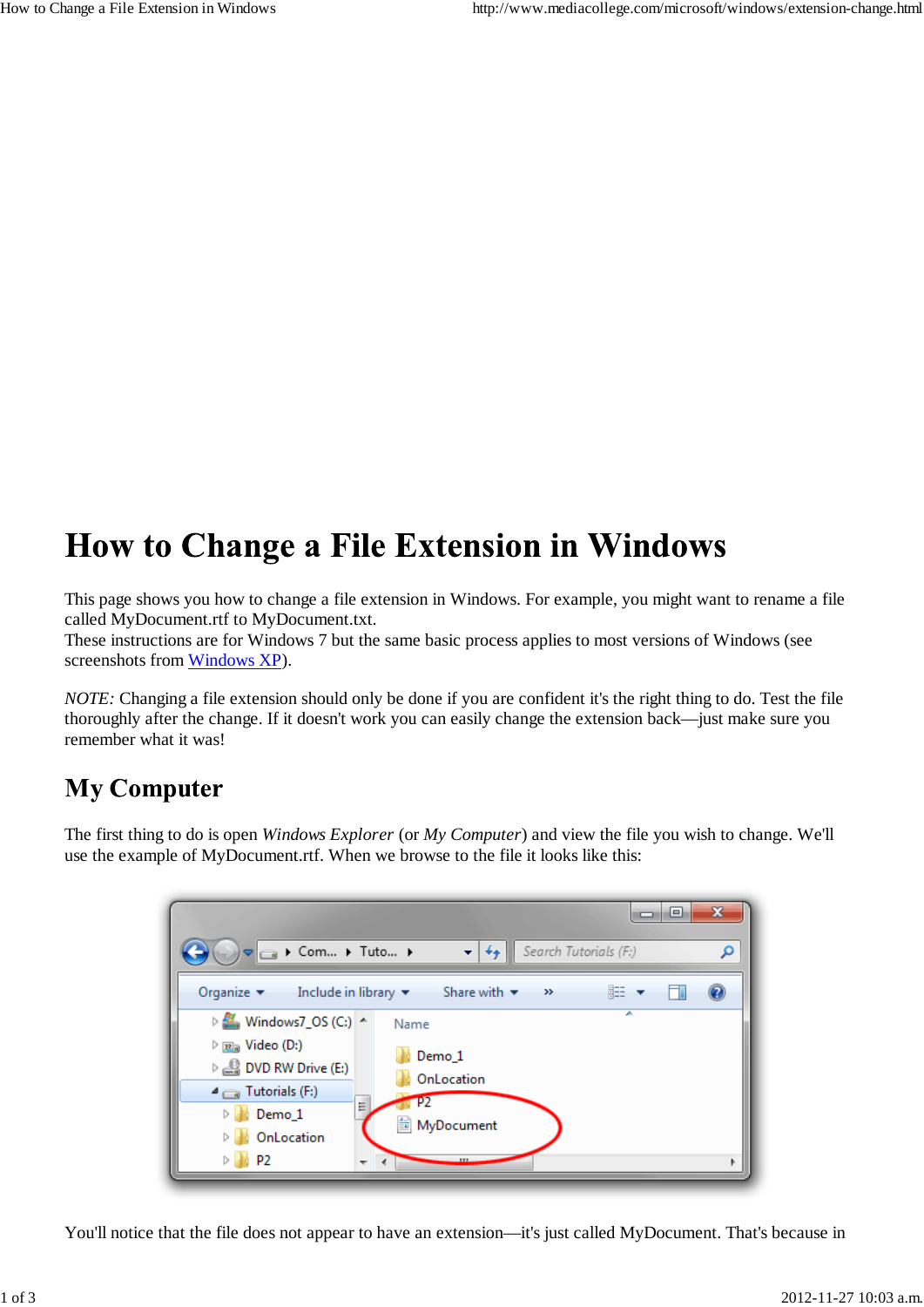this example Windows is set to hide extension names.

If you can already see file extensions on your computer, skip the next step.

If you can't see the file extension, go to organize > Folder and Search Options, then click the View tab. Uncheck the box titled "Hide extensions for known file types" like so:

| X<br><b>Folder Options</b>                                                                                                                                                                                                                     |
|------------------------------------------------------------------------------------------------------------------------------------------------------------------------------------------------------------------------------------------------|
| View<br><b>Search</b><br>General                                                                                                                                                                                                               |
| <b>Folder views</b><br>You can apply the view (such as Details or Icons) that<br>you are using for this folder to all folders of this type.                                                                                                    |
| <b>Reset Folders</b><br>Apply to Folders                                                                                                                                                                                                       |
| Advanced settings:                                                                                                                                                                                                                             |
| Display file size information in folder tips<br>Display the full path in the title bar (Classic theme only)<br>Hidden files and folders<br>◎ Don't show hidden files, folders, or drives<br>Show hidden files, folders, and drives             |
| Ξ<br>Hide empty drives in the Computer folder<br>Hide extensions for known file types<br>Hide protected operating system files (Becommended)<br><b>Launch folder windows in a separate process</b><br>Restore previous folder windows at logon |
| Show drive letters<br>Show encrypted or compressed NTFS files in color                                                                                                                                                                         |
| Restore Defaults                                                                                                                                                                                                                               |
| OK<br>Cancel<br>Apply                                                                                                                                                                                                                          |

Click OK. Now you should be able to see the file extension:



Right-click the file name and select Rename (or left-click and hold down the button for one second). Enter the new extension like so: